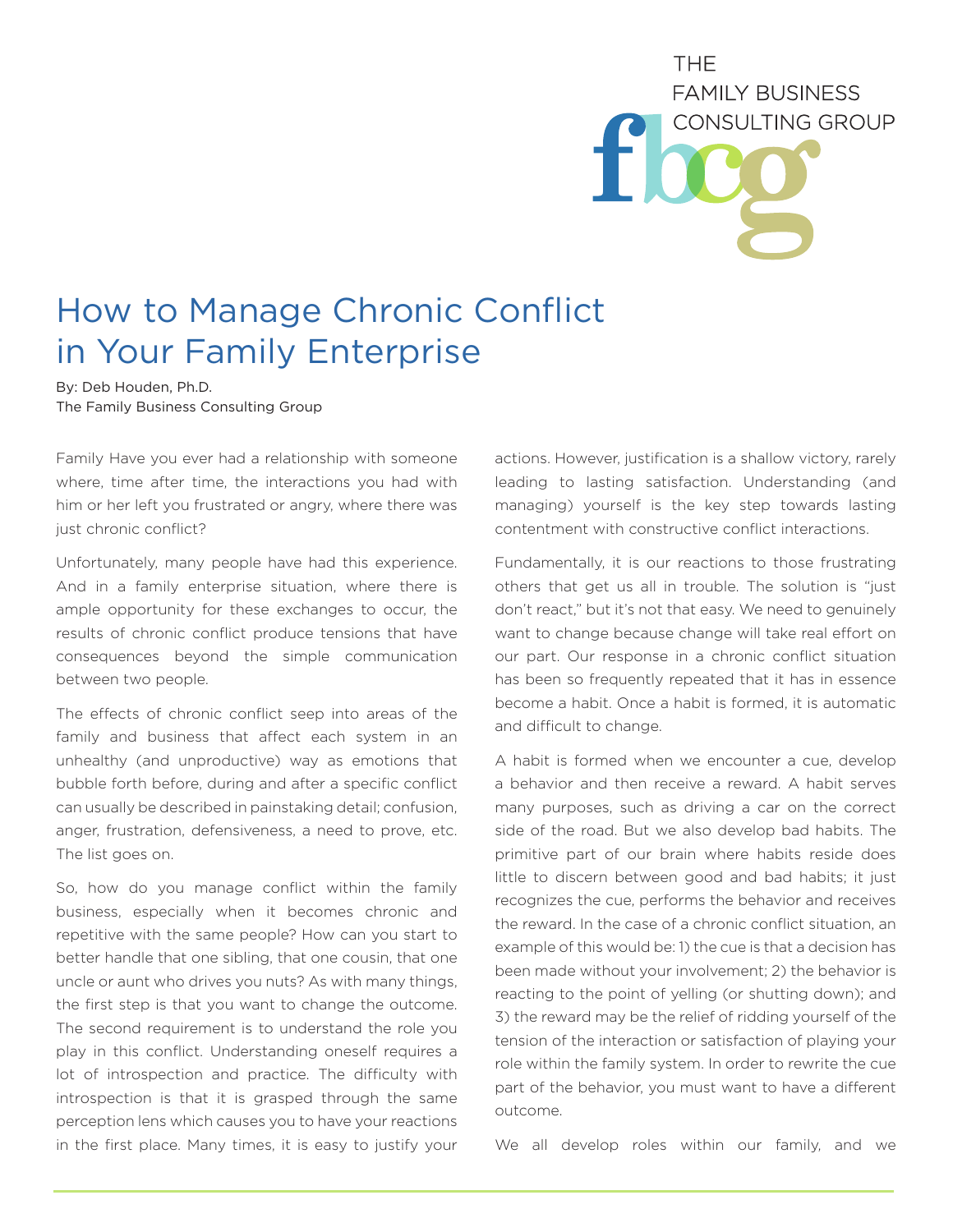sometimes begin to play those roles on autopilot. The caretaker tends to be the caretaker; the jerk is always the jerk; the one who needs to speak up to the jerk for the betterment of everyone else is always the one who speaks up to the jerk.

When these roles lead to dug-in automatic responses, they reduce flexibility and start to undermine the functioning of the family and business system. Even if the family agrees there is a problem, change is hard because there is pressure in the family system to maintain the status quo. When you actively try to change a pattern, the automatic behaviors are disrupted, which will cause anxiety within the system. Any change within a system brings anxiety, and anxiety is hard to withstand. It is easier (and self-preserving) to get out of the discomfort. When pressure gets too intense for any one person and anxiety is high, the tendency is to fall back on the automatic behaviors-the same behavior that has caused us the troubles in the first place. We revert to our habits: cue, behavior, reward (good or bad).

In fact, anxiety, left unmanaged, can hijack your ability to think-when you are anxious you act, largely bypassing thinking. To top it off, when your emotions are aroused, it takes a while for your physiological sensations to dissipate (think racing heart, tense muscles...). So, if something happens to provoke your emotions, and then something else occurs before the first arousal has time to diminish, your reaction is not even starting from a baseline.

Given this, it is worth noting that the brain cannot differentiate all that much between what we imagine and what we perceive, so just imagining the potential conflict with someone (steeling oneself for the interaction) can get you in a state of agitation. When the actual interaction does occur, you're already "preagitated." To keep from falling into that bad habit, you need to manage that within yourself, manage your emotions so they have the chance to dissipate before you begin the actual interaction.

While some 40 percent of our daily behaviors are habits, we can change the way we interact in those chronic conflict situations if we work at it. This is where selfawareness comes in. The limbic system is a part of our

brains that is primitive, with no role in true thinking. It can and does "hijack" our emotions. But scientists also know that the pre-frontal cortex, the part of our brain coined the "executive functioning," is also where emotions are managed. We can help our pre-frontal cortex change our emotional reactions to create new pathways and new behaviors, when our cues are triggered. We do this in part by imagining a different outcome. Scientists have demonstrated that we make very few distinctions between outcomes we imagine and what we do. This is why elite athletes rehearse tournament success in their minds constantly. They think their way to victory. Likewise, you can use your powers of imagining and visualizing to change a toxic, habitual relationship.

Can you imagine a person with whom you tend to have conflict? Imagine an episode and how it ends? Can you imagine a different outcome? Can you change your habitual path? You can practice during times of less stress to develop pathways that bring you to a more constructive end point (your behavior), which still receives a reward (better relationships), even when you are under stress. Think of past events. What was the outcome? Can you imagine a different ending? Can you write a different ending and keep practicing it until it becomes a habit?

The concept is simple, change, but it is terrifically hard to do. It takes motivation to change. It takes awareness and it takes practice. Remember that your chronic reactions are mostly habits, and habits can be changed.

Here are some suggestions on how to change chronic conflict interactions:

- Identify the cues (parent, sibling, cousin) that heighten your anxiety;
- Identify what their particular behavior is that causes you to get anxious (trigger);
- Identify your own behavior after being cued and becoming anxious (reacting, shutting down, cutting off, yelling);
- Identify ways to modify your behavior and write them down. Study them. Imagine the whole scenario. Imagine the ending in a constructive way;
- Identify ways to modify your own behavior when you are cued in anxious situations.